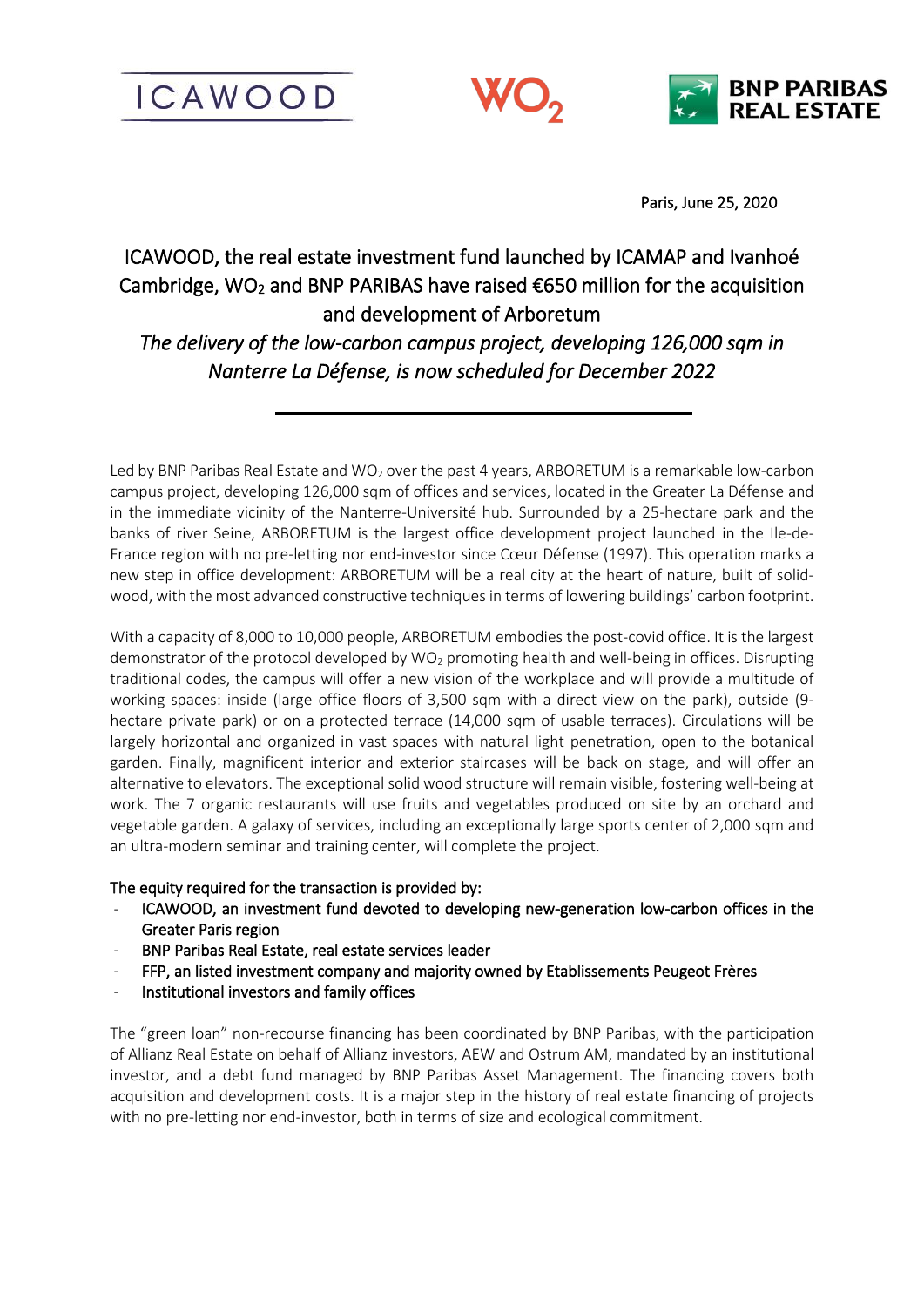

*ARBORETUM, Nanterre © WO2/Salem Mostefaoui*



*ARBORETUM, Nanterre © WO2/Salem Mostefaoui*

Architects of the operation are François Leclercq (Leclercq Associés – lead architect), Nicolas Laisné (Nicolas Laisné Architectes), Dimitri Roussel (DREAM), Hubert & Roy and Antoine Monnet, the landscaper Franck Poirier (BASE), the designer Olivier Saguez (Saguez & Partners). Construction works will start in summer 2020 with a delivery scheduled for the end of 2022. WO<sub>2</sub> will act as Deputy Project Manager ("Maître d'Ouvrage Délégué") for the project. Leasing agents are BNP Paribas Real Estate Transaction, Cushman & Wakefield and JLL.

In this transaction ICAWOOD and its partners were advised by Etude Wargny Katz, Gide Loyrette Nouel, Adden as well as Finae Advisors for the debt financing. Sellers were advised by Etude Thibierge. Lenders were advised by De Pardieu Brocas Maffei and Wargny Katz.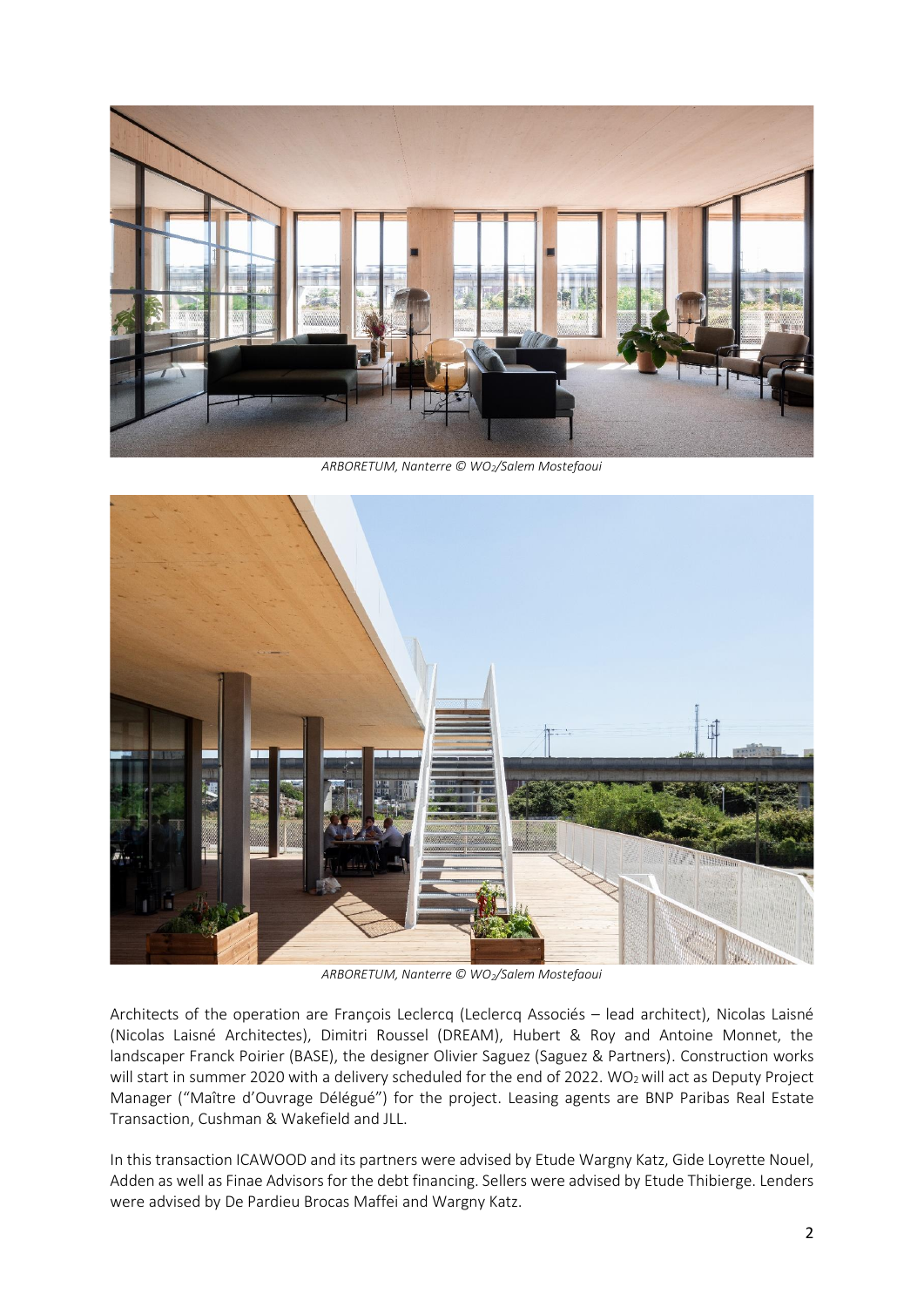#### Press contacts

ICAMAP Alexandre Aquien [aaquien@icamapadvisory.com](mailto:aaquien@icamapadvisory.com) [www.icamap.com](http://www.icamap.com/) 

 $WO<sub>2</sub>$ Arielle Polaillon [a.polaillon@wo2.com](mailto:a.polaillon@wo2.com) [www.wo2.com](http://www.wo2.com/)

BNP PARIBAS REAL ESTATE Amira Tahirovic [amira.tahirovic@realestate.bnpparibas](mailto:amira.tahirovic@realestate.bnpparibas) 06 37 78 12 17 [www.realestate.bnpparibas.fr/fr](http://www.realestate.bnpparibas.fr/fr)

## *About ICAWOOD*

*ICAWOOD is an investment fund launched by ICAMAP and Ivanhoé Cambridge in 2019, devoted to designing and developing new-generation low-carbon offices in the Greater Paris region. The fund is managed by ICAMAP. Ivanhoé Cambridge, ICAWOOD's reference shareholder, chairs the Investors' Advisory Committee. ICAWOOD gathers twelve internationally renowned institutional and family investors. The fund has equity commitments of €750m, enabling it to develop between 200,000 m2 and 300,000 m2 of low-carbon offices. Projects are developed using low-carbon building techniques developed by WO2, the low- carbon office real estate developer focused on the Greater Paris region, led by Philippe Zivkovic.*

## *About ICAMAP*

*ICAMAP is an investment fund management company specialized in real estate, founded in 2013 and headed by its founding partners, Guillaume Poitrinal, Harm Meijer and Alexandre Aquien. ICAMAP manages €1.5 billion in equity for 21 leading internationally renowned institutional or family office investors. ICAMAP is the manager of two real estate investment funds with a focus on high-value-added operations: ICAWOOD (€750 million in equity), developing new-generation, low-carbon offices in the Greater Paris metropolitan area, and Icamap Investors (€750 million in equity, including €250 million in co-investments) taking ownership stakes in small- and mid-cap private or publicly traded European real estate companies. The ICAMAP and ICAMAP Advisory teams are based in Paris, London and Luxemburg*

#### *About IVANHOE CAMBRIDGE*

*Ivanhoé Cambridge develops and invests in high-quality real estate properties, projects and companies that are shaping the urban fabric in dynamic cities around the world. It does so responsibly, with a long term view to generate optimal, risk-adjusted returns. Ivanhoé Cambridge is committed to creating living spaces that foster the well-being of people and communities, while reducing its environmental footprint. Vertically integrated in Canada, Ivanhoé Cambridge invests internationally alongside strategic partners and major real estate funds that are leaders in their markets. Through subsidiaries and partnerships, the Company holds interests in more than 1,000 buildings, primarily in the residential, office, retail, industrial and logistics sectors. Ivanhoé Cambridge held more than C\$64 billion in assets as at December 31, 2019, and is a real estate subsidiary of the Caisse de dépôt et placement du Québec (cdpq.com), one of Canada's leading institutional fund managers.* 

#### *About WO<sup>2</sup>*

*A sister company of Woodeum, WO2 is a real estate developer specialized in the development of office buildings and the delegated project management of large urban projects with high environmental performance. It focuses on the use of latest-generation bio-sourced materials, notably cross-laminated timber (CLT). These high-quality materials replace traditional building shells and help reduce carbon footprint and worksite nuisances very significantly. CLT, left visible inside, gives users unmatched everyday comfort.In February 2019, WO2 was appointed "AMO/MOD" (Deputy Project Manager) of the ICAWOOD investment fund created by ICAMAP and Ivanhoé Cambridge to develop new generation lowcarbon offices in the Greater Paris region. Since the beginning of 2018, WO2 has been assisting the Tour Montparnasse co-owners with its restructuring process. WO<sup>2</sup> in numbers:*